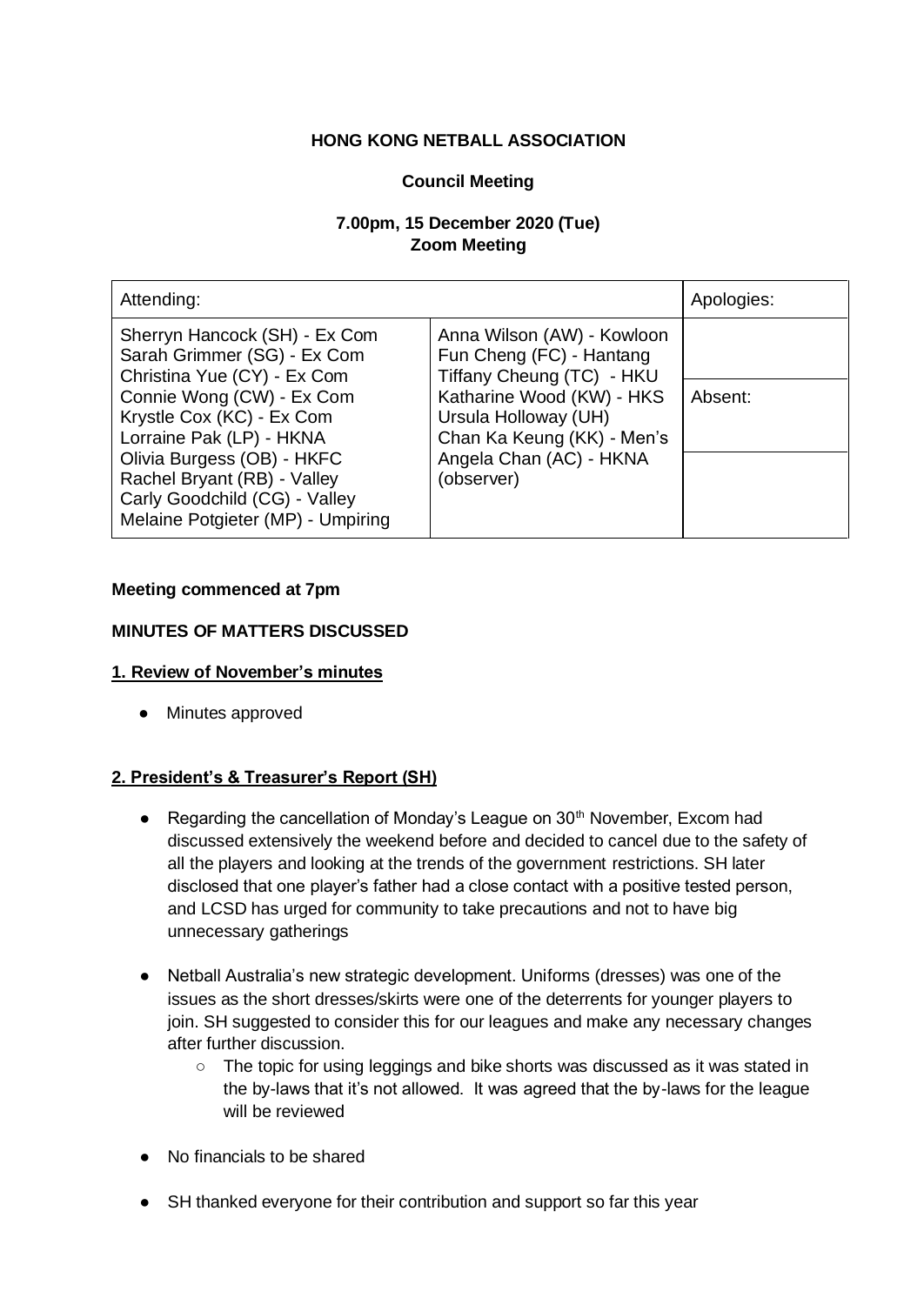# **3. Office & Events Manager's Report (LP)**

- All LCSD venues are closed from 2 December
- All LCSD subvented programmes are suspended
	- Elementary Class A partly cancelled 3 sessions
- Corporate governance meeting attended by HH and TT via zoom
	- Set-up a corporate governance team to review all the existing policies for all NSA. They will review the Olympic sports first in Phase One. Netball is in Phase Two. Review 3-4 NSA per month
- **LCSD will host webinars**

1) Wed 23 Nov – all 4 office staff will be attending

- Attended the INF Webinar to explain the use of functions of the INFnetWorld system. Main features safe guard guidelines for umpires for international events. Submit post game report 2 weeks after the event
- Sports Federation & Olympic Committee Anti-epidemic support scheme. Maximum of \$50,000 is granted to all NSA for covid, online platforms, technology
- HKNA Online membership registration Sportslomo. Thank you to AC for setting this up and hope to have all the team players to register by the end of January

# **4. Elite and Coaching Updates (AC)**

- Elite training programme suspended.
- National Ladies Open and Indoor squad announced.
- National U21s and Men's trials have been postponed.
- List of U21s trialists through to trial 2 was shown to the committee
- Foundation Coaching Course confirmed for January. Registration form is uploaded and advertised on HKNA platforms. 10 participants is maximum for this course due to social distancing restrictions. Theory online form Netball Australia and practical session and assessment at HK Cricket Club

# **5. Sportslomo (AC)**

- AC showed committee the process to register a player on Sportslomo by sharing her screen
- AC will send a registration process manual for players to follow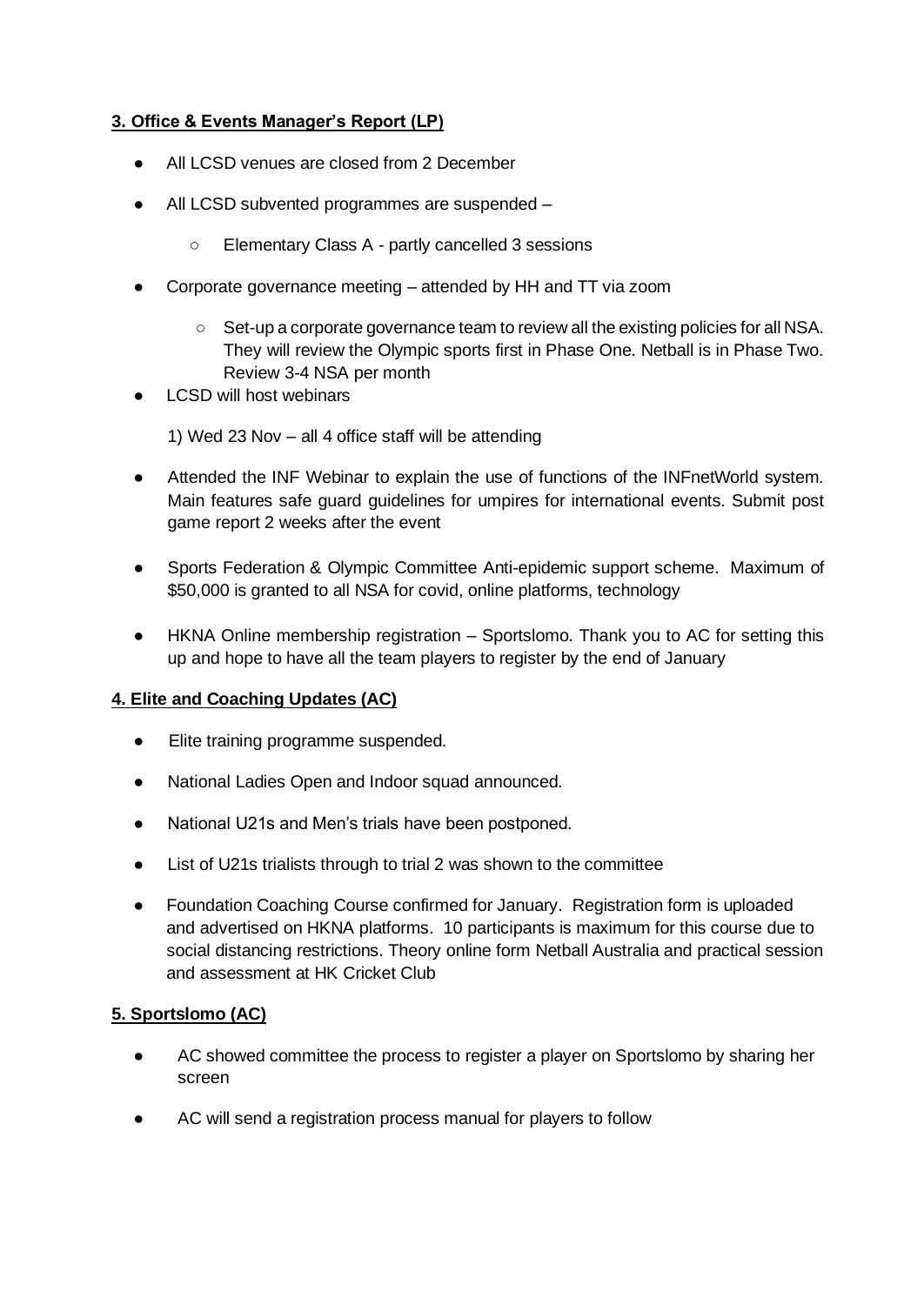### **6. Ladies League (SG)**

- Postponed until further notice
- Highly unlikely to resume in January. Most likely to start after CNY.
- Might be able to get through only one round. Remaining weeks will be used to get as much netball as we can
- Wong Chuk Hang outdoor court is now used as Covid-19 centre until January so we do not have that until February.
- Covid-19 policy published on 27 Nov
	- Thanked KW for putting that together
	- Close contact with a person in quarantine stand down for 14 days or unless negative tests.
	- $\circ$  Umpires teams have responsibility to find umpires who meet the criteria and measures.
	- $\circ$  Training at the club/ team level up to the clubs but HKNA's recommendation is to abide by government restrictions.
	- Excom reserves the right to postpone or cancel any fixtures even if LCSD has not suspended or forbid games. Excom overriding responsibilities to cancel games for NSA based on the safety measures and to control the spread of covid.
- RB asked about whether fees will be refunded if only one round is played and whether the league season be extended and used Mixed league courts?
	- SG refunded policy is set in place, refunding on the portioned basis and based on HKNA's financial situation
	- SG & SH will look into it but emphasized that HKNA would like to host the Mixed League if possible. There might be an overlap for Ladies League finals and Mixed League
	- SH emphasised that HKNA still has expenses such as salaries and overheads that need to be considered. If clubs need extension on their fees payment, they can make a request to HKNA and it will be considered based on the current situation
	- CY asked LP if LCSD will still give the programme's fund if cancelled. LP said previously they have done so it should be happening again
- RB asked if there are courts left over at the end of the Ladies League cycle, to add in possibility of more games.
	- UH checked if all games from now on are scheduled for outdoor only. All agreed.
	- $\circ$  CW relay the message that the finals format are confirmed. It will depend on how many weeks of games we have left. Therefore it may be only one week of finals then only 1<sup>st</sup> vs  $2^{nd}$  and  $3^{rd}$  and  $4^{th}$  will be played. If there are two weeks of finals, then semi-finals could be played